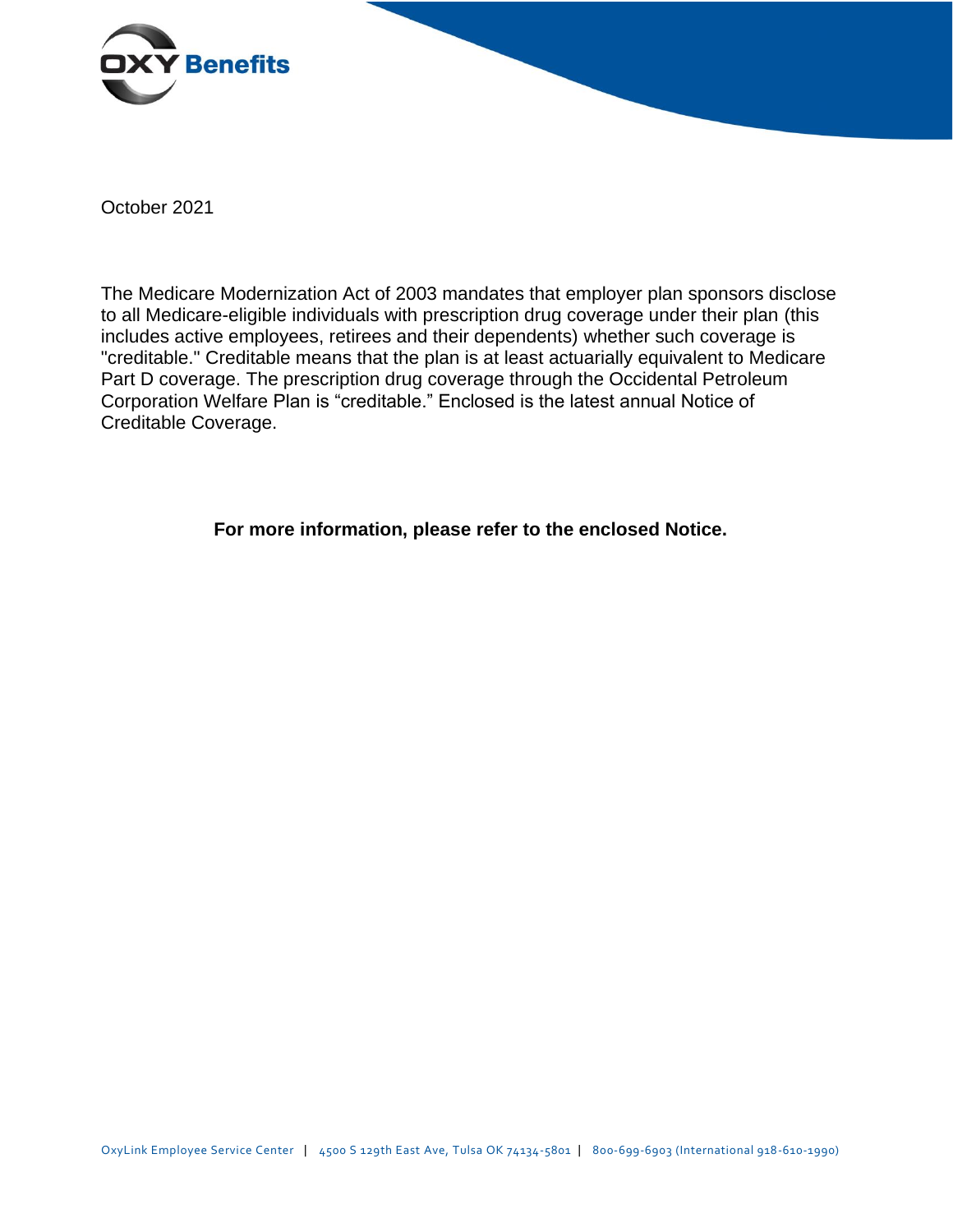# **NOTICE OF CREDITABLE COVERAGE**

# **Important Notice from Occidental Petroleum Corporation About Your Prescription Drug Coverage and Medicare**

**Please read this notice carefully and keep it where you can find it. This notice has information about your current prescription drug coverage with Occidental Petroleum Corporation (Oxy) and about your options under Medicare's prescription drug coverage. This information can help you decide whether or not you want to join a Medicare drug plan. If you are considering joining, you should compare your current coverage, including which drugs are covered at what cost, with the coverage and costs of the plans offering Medicare prescription drug coverage in your area. Information about where you can get help to make decisions about your prescription drug coverage is at the end of this notice.**

**There are two important things you need to know about your current coverage and Medicare's prescription drug coverage:**

- **1. Medicare prescription drug coverage became available in 2006 to everyone with Medicare. You can get this coverage if you join a Medicare Prescription Drug Plan or join a Medicare Advantage Plan (like an HMO or PPO) that offers prescription drug coverage. All Medicare drug plans provide at least a standard level of coverage set by Medicare. Some plans may also offer more coverage for a higher monthly premium.**
- **2. Oxy has determined that the prescription drug coverage offered by the Occidental Petroleum Corporation Welfare Plan is, on average for all plan participants, expected to pay out as much as standard Medicare prescription drug coverage pays and is considered Creditable Coverage. Because your existing coverage is Creditable Coverage, you can keep this coverage and not pay a higher premium (a penalty) if you later decide to join a Medicare drug plan.**

#### **When Can You Join A Medicare Drug Plan?**

You can join a Medicare drug plan when you first become eligible for Medicare and each year from October 15th to December 7th.

However if you lose your current creditable prescription drug coverage, through no fault of your own, you will also be eligible for a two (2) month Special Enrollment Period (SEP) to join a Medicare drug plan.

### **What Happens To Your Current Coverage If You Decide to Join A Medicare Drug Plan?**

If you decide to join a Medicare drug plan, please be advised that you cannot cancel only your prescription drug coverage without canceling all of your Oxy medical plan coverage. If you cancel Oxy's medical plan coverage, be aware that you may not be able to get this coverage back later.

To re-enroll in the Oxy medical plan, you must have obtained other health coverage and provide proof of loss of that other health (including prescription drug) coverage within 31 days of the loss of coverage.

Your current Oxy coverage pays for other health expenses, in addition to prescription drugs, and you will still be eligible to receive all of your current health and prescription drug benefits if you choose to enroll in a Medicare prescription drug plan.